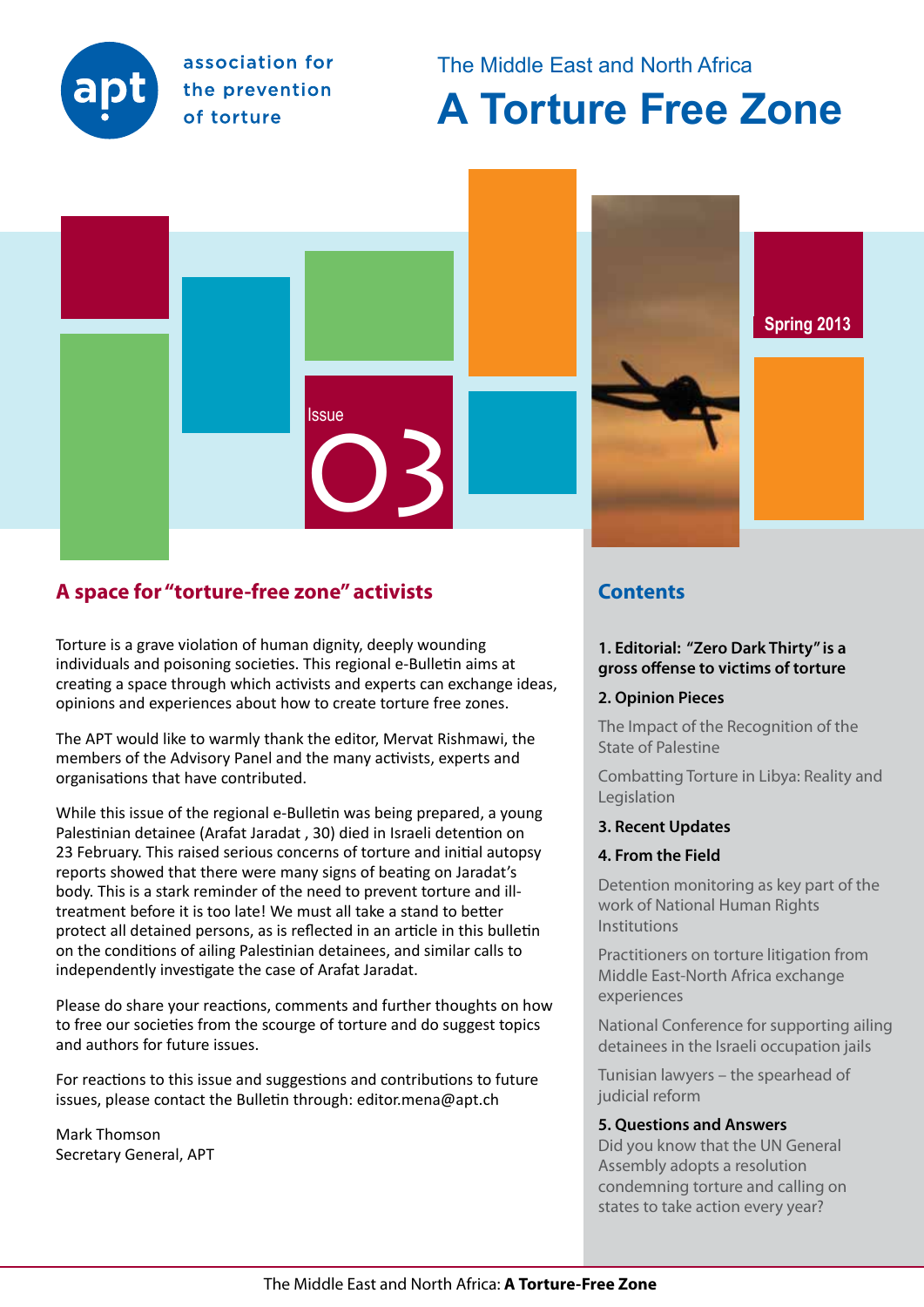# **Editorial**

**"Zero Dark Thirty" is a gross offense to victims of torture** 



"Zero Dark Thirty" is a Hollywood dramatisation of the hunt for and killing of Osama bin Laden. A central claim in the film is that the intelligence which led the CIA to bin Laden's hideout was obtained as a result of torture.

US Senators, CIA veterans, former Guantanamo guards and prisoners, and even the CIA itself in an unusual public comment, have stated that this is not what happened. The use of torture did not lead to any critical information which helped find the al-Qaida leader. The main result of the torture has instead been deep suffering and further poisoning of societies.

The film director, Kathryn Bigelow, has repeated that "Zero Dark Thirty" is fiction and not a documentary. Nevertheless, the introduction of the film states that it is "based on first-hand accounts of actual events". This leaves the audience with the false impression that torture, as presented in the film, can be effective and even necessary to combat an unknown enemy in times of national threat.

#### **Why we are worried about this film?**

"Zero Dark Thirty" exploits the anxiety and fear that took root after the attacks on the United States on 11 September 2001. The film is a version of the thought experiment commonly known as the "Ticking Bomb Scenario" ("suppose that the perpetrator of an imminent terrorist attack would disclose the information needed to prevent the attack only if he is tortured"). The "Ticking Bomb Scenario" creates suspense and is therefore appealing to script writers and producers. What we must remember is that it is created to manipulate emotional reactions. The scenario justifies torture as serving a greater good, and makes our sympathies fall on the perpetrator, not on the victim.

Mass media and the entertainment industry have

great powers to influence perceptions and values. As a possible Oscar winner, "Zero Dark Thirty" will be seen by millions of people all over the world. By justifying – and glorifying - the use of torture it represents a gross offence to the victims of torture and to the global antitorture movement.

Torture is absolutely prohibited in international law. It is one of the worst offences a State can commit against persons under its care. But we are again reminded that there is still a long way to go before it is universally rejected, like genocide and slavery.

Therefore, if you see the film just remember these simple facts about torture:

- **Torture is always wrong.** It not only deeply wounds the victims, many of whom may be innocent of any crime; it has a toxic effect on the societies that tolerate it.
- **Torture is illegal.** It is a crime punishable by severe penalties wherever in the world it is committed. There are no exceptions to the absolute prohibition of torture in international law, such as conflict or instability.
- **Torture is an ineffective and unreliable means to obtain information.** It has often been observed that tortured victims will say anything just to get the pain to end. And even if the information obtained were the truth, there is no way to know if it is accurate, making it absolutely worthless as an interrogative tool. And such acts would still be wrong and illegal.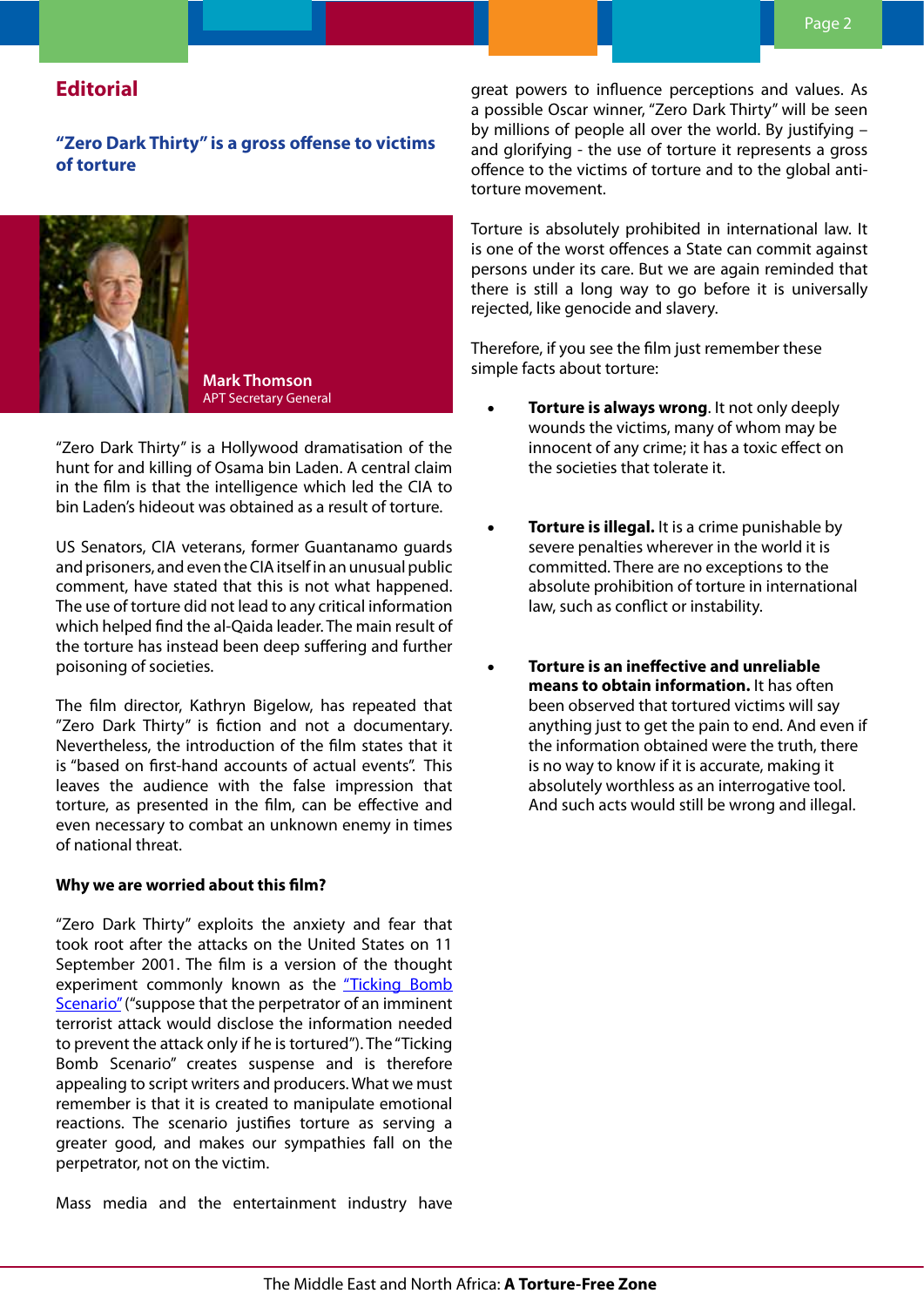# **Opinion Pieces**

# **The Impact of the Recognition of the State of Palestine on the rights and freedoms in the Palestinian territory**

#### **Advocate Nasser Al-Rayes** Advisor, Al-Haq1

The legal status of Palestine as a state has begun to be enhanced by obtaining its second recognition by the international community. The international community has recognized the State of Palestine for the first time in the thirty-sixth session of the Educational,



Scientific and Cultural Organization (UNESCO) held on 25 October - 10 January 2011.

On November 29<sup>th</sup>, the United Nations General Assembly recognized Palestine as a non-Member observer State in the United Nations, which means granting Palestine the legal personality granted to States under public international law. Consequently, Palestine has obtained the legal status that qualifies it to accede to international treaties.

Undoubtedly, the international recognition of Palestine as a State has a number of legal consequences, the most important of which is the right for the Palestinian State to accede to all international conventions and charters regulating human rights and freedoms; other international conventions which regulate various aspects of economic, social and cultural relations; and the international cooperation in all these different fields. This was not available to Palestine under its previous legal status, which was limited to the recognition of its possession of the international legal personality as a national liberation movement.

The importance and the impact of this recognition on the reality of human rights in the Palestinian territory is that this recognition has eliminated the inhibitor between Palestine and the possibility of acceding to the various international treaties related to human rights and freedoms. This means that Palestinians now have the ability and eligibility for a range of international conventions.

The ongoing local Palestinian discussion after obtaining the prestige of the State at the level of the official bodies and Palestinian civil society indicates that there is a clear Palestinian inclination towards the accession to a number of international conventions in the near future, including the following:

- 1. The International Covenant on Economic, Social and Cultural Rights.
- 2. The International Covenant on Civil and Political Rights and its additional protocols.
- 3. The Convention against torture and other cruel, inhuman or degrading treatment or punishment and its additional Protocol.
- 4. The Convention on the Rights of the Child.
- 5. International humanitarian law treaties, in particular the four Geneva Conventions of 1949 and their protocols.
- 6. The Statute of the International Criminal Court.
- 7. The Convention on the Elimination of all forms of discrimination against women.
- 8. The Vienna Convention on the Law of Treaties.

In addition to these, other international conventions are currently under review and study, and the preparation to accede to them this year is underway.

As a result of the accession of Palestine to these treaties, Palestine will have to adopt and implement the contents of these conventions relating to civil, political, economic, social and cultural rights and freedoms. It will also have to refrain from any actions and practices prohibited by these treaties such as discrimination, inequality, torture, degrading and ill-treatment, and exploitation and restrictions on the rights and freedom of the media and other such practices prohibited by these conventions. It will also entail obligations on the State of Palestine as a result of its commitments to these conventions to revise its internal legislation in order to amend the current legislations in Palestine in a way to make it consistent and compatible with the above mentioned international treaties. It will also entail taking administrative procedures to ensure respecting and enforcing these conventions by various authorities. Additionally, it will require the commitment of the national judiciary to adopt the contents of these conventions and rights, freedoms, principles and standards and to rely on them when issuing verdicts and decisions.

No doubt that these new transformations on the position and status of Palestine and the subsequent accession of Palestine to international conventions are crucial for the

<sup>1</sup> Al-Haq is an independent Palestinian non-governmental human rights organisation based in Ramallah, West Bank. It was established in 1979 to protect and promote human rights and the rule of law in the Occupied Palestinian Territory (OPT).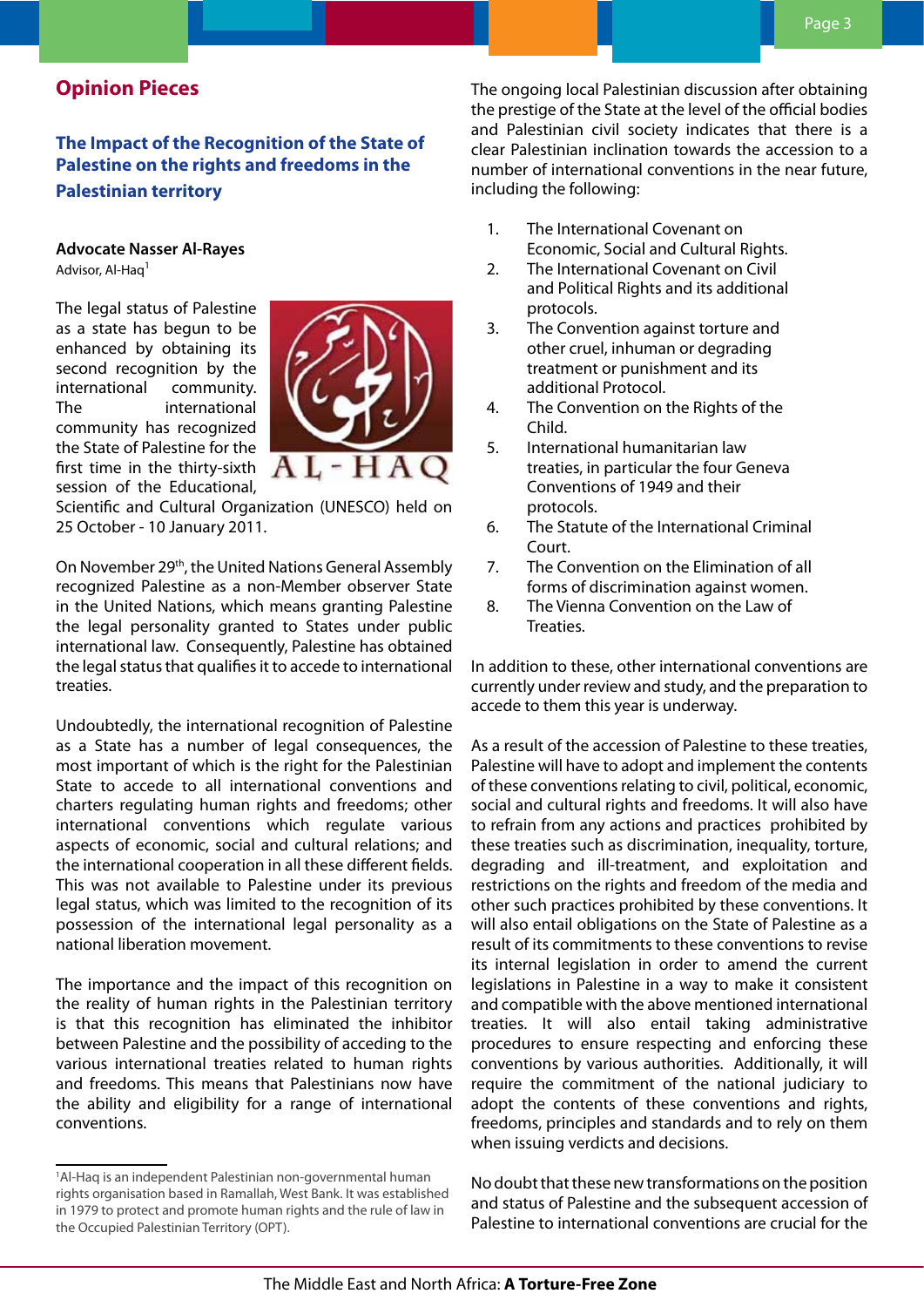reality of human rights and freedoms in the Palestinian territory. We as activists and advocates of human rights and freedoms have witnessed the extent of the negative impact of lack of applicability of the international treaties on human rights, including the Convention against torture, in the Palestinian territories and perhaps the most important of these negative effects are:

- 1- Palestinian legislation lacks some of the important guarantees of rights and freedoms contained in international conventions. Many of the existing pieces of legislation, for example, do not incorporate equality between men and women. Also many practices have not been criminalized by the applied penal legislations such as discrimination, inequality, exploitation, trafficking in human beings, violating human dignity and torture, which is considered as a misdemeanor according to the applicable penal legislation in Palestine punishable by imprisonment for a period of three months to three years. The concept of torture in the legislation is limited to physical harm, and thus those legislations do not define physical and psychological torture or humiliating and degrading treatment.
- 2- Failure to use the available international mechanisms of several conventions as a means of pressure and also for holding to account perpetrators of serious violations of human rights and freedoms in the Palestinian territory. This includes crimes of murders and extrajudicial executions, torture, arbitrary detention, and crimes of discrimination on the basis of political affiliation or belief that became more used in the Palestinian territory after the Palestinian political division and the control of the Islamic Resistance Movement (Hamas) over the Gaza Strip.

Many of the perpetrators of such violations, if not all of them, are not held accountable by national authorities. Therefore, the lack of access to international mechanisms of the treaties had its impact as alternative and complementary tools for questioning and holding those persons to account. This had its impact resulting in the negligence of many of the local authorities to respect the rights and freedoms, with no hesitation to violate these rights because they feel immune against accountability and prosecution, either at the domestic or international levels.

courts because of lack of Palestinian commitment to the conventions regulating these principles, made the advocates of human rights lack an important tool in defending rights and freedoms. This is because the Palestinian justice system and the institutions of the executive authorities are governed by the domestic legislation only, although many rights in these are not consistent with international standards and principles.

4- The Palestinian General Intelligence Service Act No. 17, 2005, provides in article 13 that "intelligence has to take into account the rights and guarantees laid down in the Palestinian laws and norms of the international law in this regard". The legislative decree issued by the President of the Palestinian National Authority no. (11), 2007 concerning the preventive security also provides under article 8 that "the General Administration of the Preventive Security are required to respect the rights, freedoms and guarantees laid down in the Palestinian laws, international charters and treaties." (unofficial translation)

However, in the absence of the accession of Palestine to any of the international treaties, we were not able to use the contents of these international treaties against any actions committed by these security bodies breaching guarantees of respect for rights and fundamental freedoms.

On this basis, accession of Palestine to many of the international treaties will lead to overcoming many of these drawbacks, and would reflect positively on the reality of human rights and freedoms. This is particularly so in relation to arbitrary detention, violation of media freedoms, freedom of opinion and expression, violation of human dignity, the right to peaceful assembly, the right of association and other such practices and acts prohibited by the international conventions. The accession of Palestine to these conventions will enable us to be equipped with legal tools against the violations and infringements on the rights and freedoms and also for accountability of the perpetrators and the instigators of these violations.

3- The inability to use the international principles and standards before the local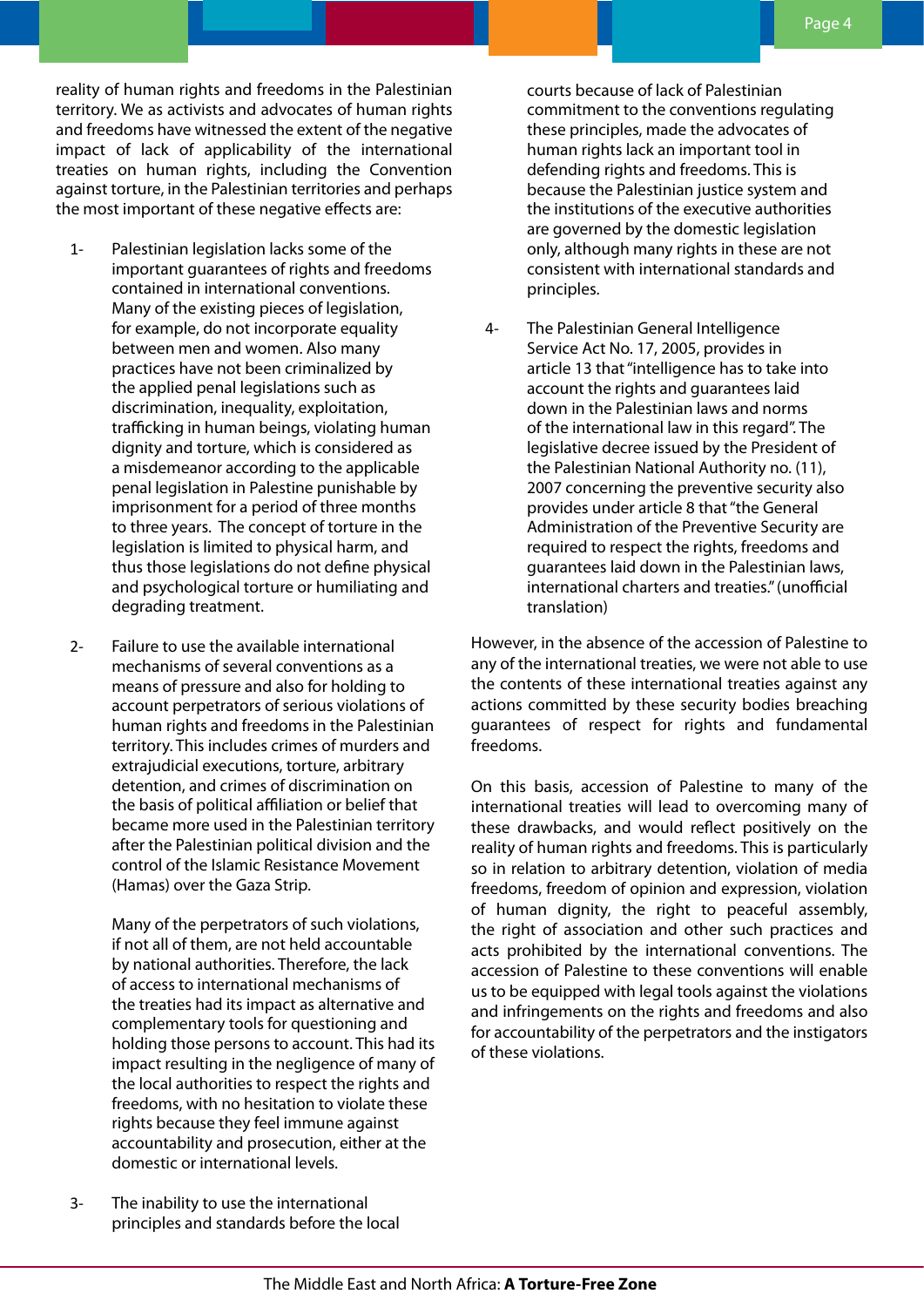# **Opinion Pieces**

# **Combatting Torture in Libya: Reality and Legislation**

#### **Magistrate Marwan Ahmed Al-Tashani**

Head of the Libyan Judges Organization<sup>2</sup>

After the end of the armed struggle in Libya and the declaration of liberation, those following the situation expected the new Libyan authority to take more effective measures to fight torture and other forms of ill-treatment in detention places across the country,



and which fall outside the supervision and monitoring of the authorities, and to bring those responsible to justice. However this situation has been complicated because of the weakness of the state and the fragility of its apparatuses in the face of the de facto authority: armed militias that lack experience and professionalism in dealing with detainees.

From the start of the Libyan revolution, the National Transitional Council (NTC) tried to follow-up on the situation of detention and arrest in the areas it controlled, which included the eastern region, the city of Misrata and the Nafusa Mountains. The NTC established a committee on detainee affairs specialized in documenting and keeping track of detainees as well as following-up on their affairs, supervising detention centers and prisons, applying international standards in its work. Most violations occurred during the arrest and initial detention of the victim; once the detainee was placed in the detention center, they were treated reasonably well due to the follow-up of concerned committees and the visits of international institutions and organizations. However, after liberation was completed and the geographic scope expanded, the work of this committee

became more difficult and complicated; the number of armed militias grew and detention centers spread like cancer, used to hold individuals captured during the armed struggle, individuals affiliated with the former regime, or sometimes individuals who committed crimes before criminal prisons were opened. Violations of rights and torture of detainees started to glaringly increase, especially since the authorities supervising the detention centers did not possess the practical or technical expertise to perform their duties. Their main concern was to prove the crime by any means possible even through the use of torture in its various and cruel forms, such as removing fingernails, electric shocks to sensitive body parts, and other torture methods.

There are numerous reasons for this. Some go back to the culture of tyranny inherited from the former regime, while others relate to insufficient knowledge of investigation methods and obtaining information. Other reasons relate to post-liberation revenge, especially with former political prisoners supervising some detention centers and seeking revenge for the torture and insults they endured while incarcerated in the past. However, the most dangerous reason may be the absence of supervision and accountability, combined with overlapping jurisdictions and chaos.

After the interim transitional government came to power, the Ministry of Justice attempted to take control of some of the prisons from the rebels and supervise them directly through the judicial police apparatus within the ministry. Indeed, the ministry was handed prisons in Misrata, Tripoli, Tajoura and other regions. However, the real and de facto supervision remained in the hands of the previous parties, as the armed militias merely repositioned themselves to operate under the authority of the Ministry of Justice. Nonetheless, the same non-specialists persons continued to supervise and work in the prisons.

Furthermore, the judicial police apparatus concerned with and specialized in supervising the prisons is not operating at its full capacity. Despite the fact that it has more than 13,000 members, only 1,500 members of the apparatus or slightly more are actually working. The reasons for this are numerous: some members continue to receive their salaries even when they are absent from work, while others have joined armed militias and are receiving higher pay, leading them to leave their judicial police positions but continue to draw their salaries. Other members blame the absence of security and fear of retribution from families of prisoners or detainees.

After Mr. Salah Marghani was appointed head of the Ministry of Justice, a competent lawyer and remarkable figure in the judiciary, the legal community was optimistic especially after Marghani declared his future vision of Libya as a state of law, justice and respect for

<sup>2</sup> Former president of the committee for documenting and following-up detainee affairs in the National Transitional Council (NTC)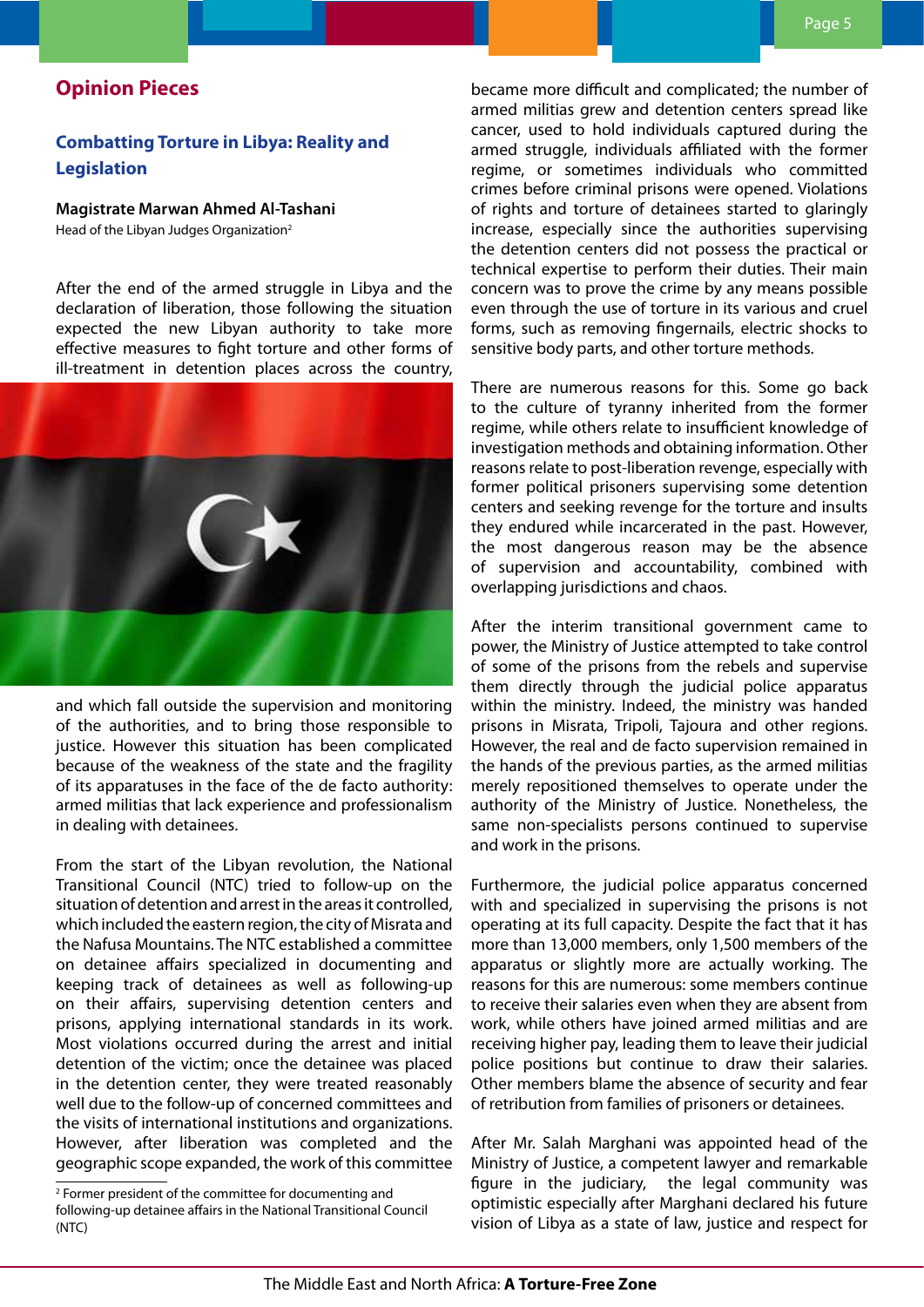human rights, and where just trials are sought according to international standards and with respect for human rights. The ministry is currently trying to regain its supervision over prisons and detention centers and to close unofficial detention centers. It is also strenuously attempting to impose its control over prisons.

This is a brief overview of the reality in Libya. If we were to tackle the legislative aspect of this subject, we would find that the Libyan legislator overlooks crimes of torture despite the fact that Libya has ratified the Convention against Torture adopted by the UN General Assembly by Resolution39/46 and came into force in 1987. This Convention is of great importance and represents the recognition of the world's countries of inherent rights derived from the dignity of human beings as well as their recognition that no one should be subjected to torture, inhumane or degrading treatment, or cruel punishment.

Unfortunately, Libya has not ratified the Optional Protocol to this convention, which aims to eradicate the epidemic of torture by establishing a prevention mechanism based on regular visits made by independent international and national bodies to places where individuals are denied their liberty. The objective of this system is to stop torture and other types of cruel, inhumane or degrading treatment and punishment. Without the ratification of the Optional Protocol, the establishment of a preventive independent national mechanism becomes an elective matter for the state and not mandatory.

Furthermore, Libya's domestic legislation has neglected legal texts regarding torture and has not given them full priority in terms of providing torture victims with guarantees and necessary protection. Only three crimes are mentioned in Libyan legislation: Article 435 of the Libyan Penal Code regarding the torture of detainees. The article states that any public servant who orders the torture of accused individuals or commits tortures themselves are sentenced to a three to ten years in prison. Even though this text regards the crime of torture as a serious crime and categorizes it as an offence, with a minimum sentence of three years in prison and a maximum sentence of 10 years in prison, simply prescribing severe punishment for torture does not hide the flaws in this text. The law does not define torture in a comprehensive manner as defined in Article 1 of the Convention against Torture, which defines the types of torture to include the infliction of physical or mental pain, intimidation, coercion, cruel and degrading treatment as well as discrimination or failure to report torture. The Libyan text was limited and fulfills neither the ambitions of activists fighting against torture nor those of the victims, especially since the text was issued as part of the 1953 penal code.

This has prompted the Libyan Judges Organization on the occasion of the International Day against Torture in June 2012, and on the occasion of a workshop held with the World Organization against Torture and aiming at fighting against torture and other forms of ill-treatment, to issue recommendations to the legislative authority to address local legislative problems. The most important of these recommendations are:

- 1- The absolute prevention and prohibition of torture in all its aspects and forms no matter what the circumstances and justifications could be.
- 2- The new constitution must include the principles of human rights, and international conventions and treaties against torture.
- 3- The coming constitution shall include a clause stating that criminal and civil proceedings resulting from torture may not be dropped due to the passage of time.
- 4- The amendment of Libya's current domestic laws to be consistent with all international instruments ratified by the Libyan state.
- 5- Demand that Libyan authorities must join and ratify the Optional Protocol to the Convention against Torture.
- 6- Pressure the legislative authority to include texts criminalizing acts of torture within the penal code, whether these acts concern individuals who ordered the torture, those who inflicted it, or those who failed to report it and was present during by virtue of their official role.
- 7- Allow civil society institutions specialized in human rights to visit detention centers and observe the circumstances of the detainees and the conditions of their detention.
- 8- Take necessary measures to support victims of torture.
- 9- Organize training and rehabilitation sessions for law enforcement officers and the parties supervising detention centers as well as employees of the legal system, forensic doctors, medical staff and all those working with detainees.

In this context, the Ministry of Justice almost a month ago, and as a reflection of the minister's nature as an advocate of human rights, presented a draft law aiming at criminalizing torture, enforced disappearance and discrimination to the General National Congress (the legislative authority). The draft law is composed of nine articles and, in Article 2, imposes the sentence of five years in prison whoever inflicts or orders the infliction of physical or mental harm on a detainee. The significance of this draft law is that it prescribes punishment for both those who inflict the torture and those who order it, whereas the previous text only punishes the original perpetrator.

The punishment of those who keep silent regarding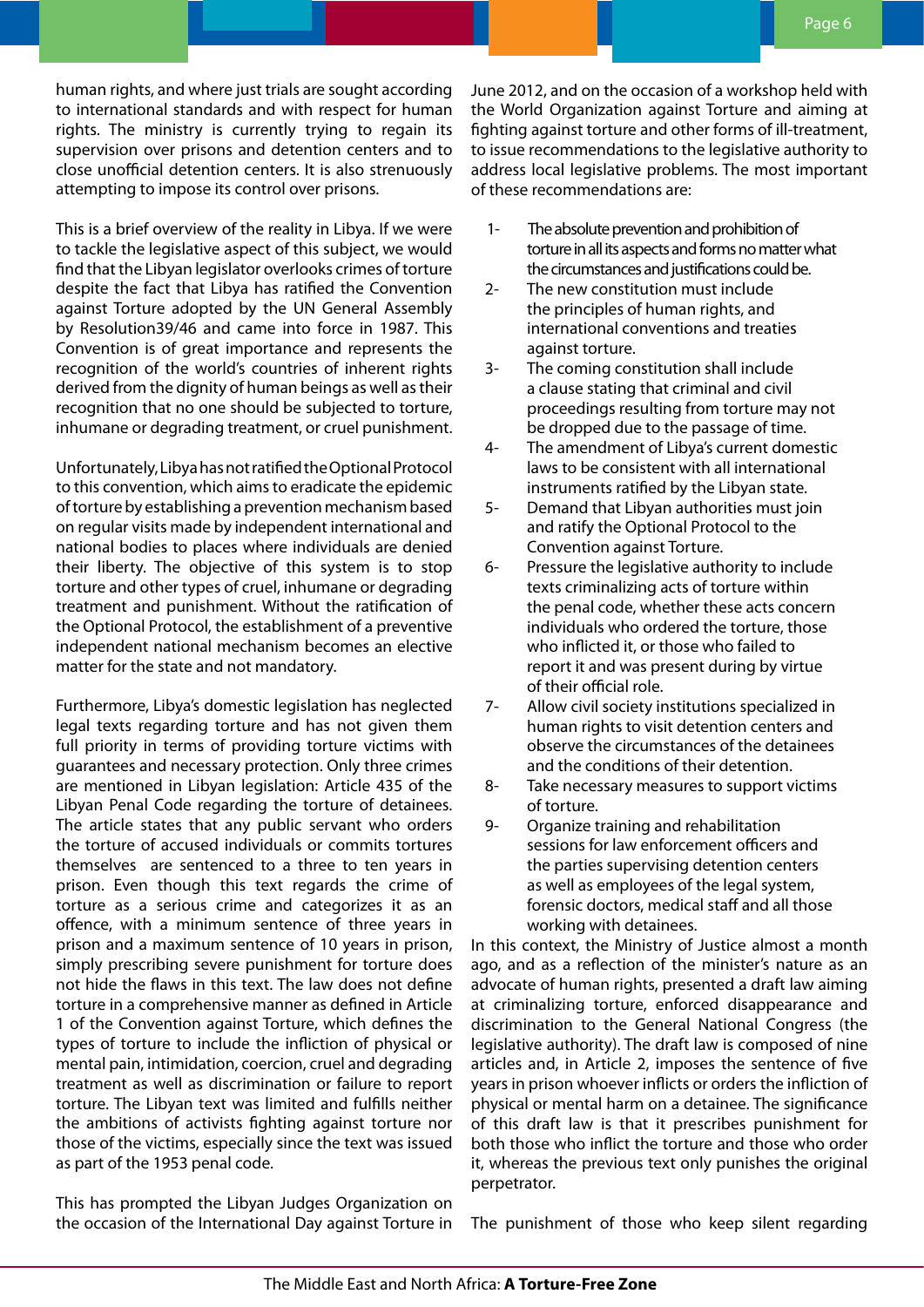torture despite being able to stop it is also considered a major advance in local legislation and a good attempt to provide all the guarantees needed to stop impunity for those who participate, contribute in, or order acts of torture or even those who remain silent regarding the torture of an individual. The draft law also defines crimes of torture, enforced disappearance and discrimination as felony with a minimum sentence of five years. This sentence increases with the nature of the damage inflicted on the victim. For example, it increases to eight years if the act results in significant harm and to ten years if the harm inflicted is severe. If the victim dies during the act, the perpetrator is sentenced to life sentence.

The draft law goes even further and also prohibits granting amnesty for crimes of torture no matter the reason. It also imposes in Article 6 further sanctions on anyone who is convicted for torture. These sanctions consist of denying this individual his or her civil and political rights for a period twice the length of the imposed sentence. This individual is also prohibited from occupying any civil service job for life.

Article 8 of the draft law imposes the same punishment on every political or executive official, military leader, or those acting in their place, if one of their subordinates commits the crime and it is revealed that the supervising individual did not take necessary measures to prevent the crime or to expose it, or did not take necessary measures to present the crime to authorities concerned with discipline, investigation and legal proceedings.

If passed, this draft law would be a significant milestone in the process of criminalizing torture, strengthening the control and pursuit of those committing the crime, and bringing them to trial as a way to instill the principle of 'no impunity' and preserve the rights of victims. Equally noteworthy is the punishment prescribed for revolutionaries who abuse their affiliation with the revolution and use it to justify committing such crimes (Article 4).

On the other hand, there are some flaws in the draft law. It does not explicitly state that courts are not bound to discard any statement resulting from torture or coercion and to consider such a statement void under the law. It also neglects to mention that criminal and civil proceedings resulting from torture may not be dropped due to the passage of time, and does not impose punishment on inhumane, degrading or cruel treatment nor does it prohibit cruel punishments.

Following from this quick overview of the local legislative situation in Libya concerning the criminalization of torture and its sanctioning, I believe that the principles and mechanisms of human rights should be viewed as a comprehensive whole. There is also a need to spread these principles and root them in society without

focusing on one part and leaving out others. This can be done by including education about human rights in all media and awareness-raising programs in addition to including the study of human rights in all educational and school and curriculums from primary education to university level.

In this sense, there is an opportunity for us to put pressure on the Constituent Assembly tasked with drafting the constitution and convince it, after the assembly is established, of the need to include in the coming Libyan constitution provisions requiring the state to abide by the standards of the Universal Declaration of Human Rights and international treaties ratified by the state. The international treaties must have supremacy over domestic law and national law must be adjusted and brought into conformity with international human rights law, especially since the general atmosphere in Libya may accept such legislative developments as a result of the environment of freedom and the human rights demands of the February Revolution. However, the situation requires more than conformity with previous international treaties; it also requires seeking to join and ratify other international treaties that increase freedom and provide guarantees to the rights of individuals, minorities, women and children. Yet these steps may be premature due to the transitional nature of the authorities ruling Libya (the General National Congress) and the heavy tasks it has. Indeed, it is almost impossible to consider such developments now because the public is focused on demanding the establishment of the Constituent Assembly and drafting the constitution.

Finally, we must not forget the importance for the Libyan State to recognize the jurisdiction of the Committee against Torture according to Article 22 of the Convention against Torture in relation to receiving individual complaints, as well as the need to cooperate with special procedures of the UN Human Rights Council, especially with the Special Rapporteur against Torture. Furthermore, we must not forget the need to impose sanctions that correspond to the gravity of the crime of torture, all the while working on including the criminalization of "crimes against humanity" in the penal code. It is also important to ratify the statute of the International Criminal Court. Finally, the State must seek to provide the appropriate mechanisms of offering torture victims compensation, as well as psychological, social, and health rehabilitation.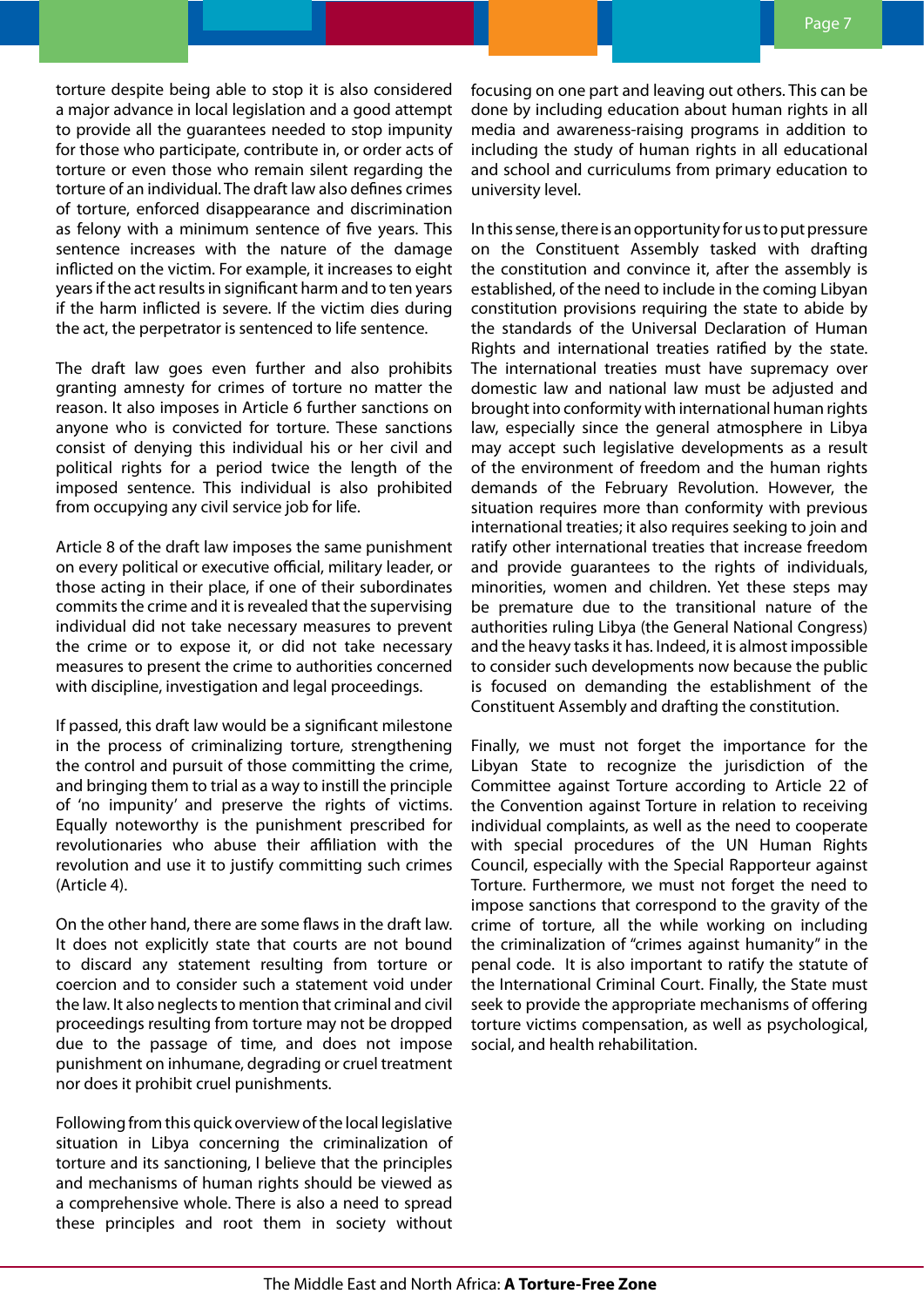# **Recent Updates**



Prepared by: **Mervat Rishmawi**  Human Rights Consultant

#### **1. Developments in the UN**

#### **The Committee against Torture**

#### **General Comment on Redress for Victims of Torture:** In December 2012, the Committee against Torture adopted its General Comment 3 on Redress for Victims of Torture. The Committee explained that the term "redress" encompasses the concepts of "effective remedy" and "reparation". Comprehensive reparation entails restitution, compensation, rehabilitation, satisfaction and guarantees of non-repetition. The obligations of States to provide redress are two-fold: procedural and substantive. To satisfy their procedural obligations, States must enact legislation and establish complaints mechanisms, investigation bodies and institutions, including independent judicial bodies. At the substantive level, States must ensure that victims of torture or ill-treatment obtain full and effective redress and reparation, which must be adequate, effective and comprehensive. The Committee stressed that the State bears responsibility for providing redress for the victims when state officials failed to exercise due diligence to prevent, investigate, prosecute and punish acts by non-State officials or private actors. The Committee then explained the meaning and content of each of the five forms of reparation above. Restitution is designed to reestablish the victim's situation before the violation was committed; and that monetary compensation alone may not be sufficient redress for a victim of torture and ill-treatment. Compensation should be sufficient to compensate for any economically assessable damage resulting from torture or ill-treatment, whether pecuniary or non-pecuniary. This may include: reimbursement of medical expenses paid and provision of funds to cover future medical or rehabilitative services; pecuniary and

non-pecuniary damage resulting from the physical and mental harm caused; loss of earnings and earning potential due to disabilities caused by the torture or illtreatment. Rehabilitation should be holistic and include medical and psychological care as well as legal and social services. This refers to the need to restore and repair the harm suffered by a victim whose life situation, including dignity, health and self-sufficiency may never be fully recovered as a result of the pervasive effect of torture. Satisfaction should include, by way of and in addition to the obligations of investigation and criminal

prosecution under articles 12 and 13 of the Convention, effective measures aimed at the cessation of continuing violations; verification of the facts and full and public disclosure of the truth. In relation to guarantees of nonrepetition, the Committee pointed out that Articles 1 to 16 of the Convention constitute specific preventive measures that the States deemed essential to prevent torture and ill-treatment. To guarantee non-repetition, States should undertake measures to combat impunity for violations. The Committee also elaborated on the procedural obligations for implementation of the right



to redress, including enacting effective legislative, administrative, judicial or other measures to prevent acts of torture. States must affirmatively ensure that victims and their families are adequately informed of their right to pursue redress. This also includes the obligation on State authorities to promptly, effectively and impartially investigate and examine the case of any individual who alleges that she or he has been subjected to torture or ill-treatment; in addition to obtaining redress, even in the absence of a complaint, when there are reasonable grounds to believe that torture or ill-treatment has taken place.

For full text of General Comment no. 3 on Implementation of Article 14, see CAT/C/GC/3, available on http://www2. ohchr.org/english/bodies/cat/comments.htm

**Consideration of state reports**: The Committee against Torture considered the second periodic report of **Qatar** at its meeting in November 2012. After pointing out to positive aspects, the Committee raised concern over the lack of statistical information including comprehensive and disaggregated data on complaints, investigations, prosecutions and convictions of cases of torture and ill-treatment as well as access to detention records, trial duration, rehabilitation and compensation, and trafficking and sexual violence. While noting the amendment to the definition of torture in the Criminal Code in conformity with article 1 of the Convention and the amendment to its national legislation in order to apply appropriate penalties for torture and ill-treatment, the Committee regretted the lack of information about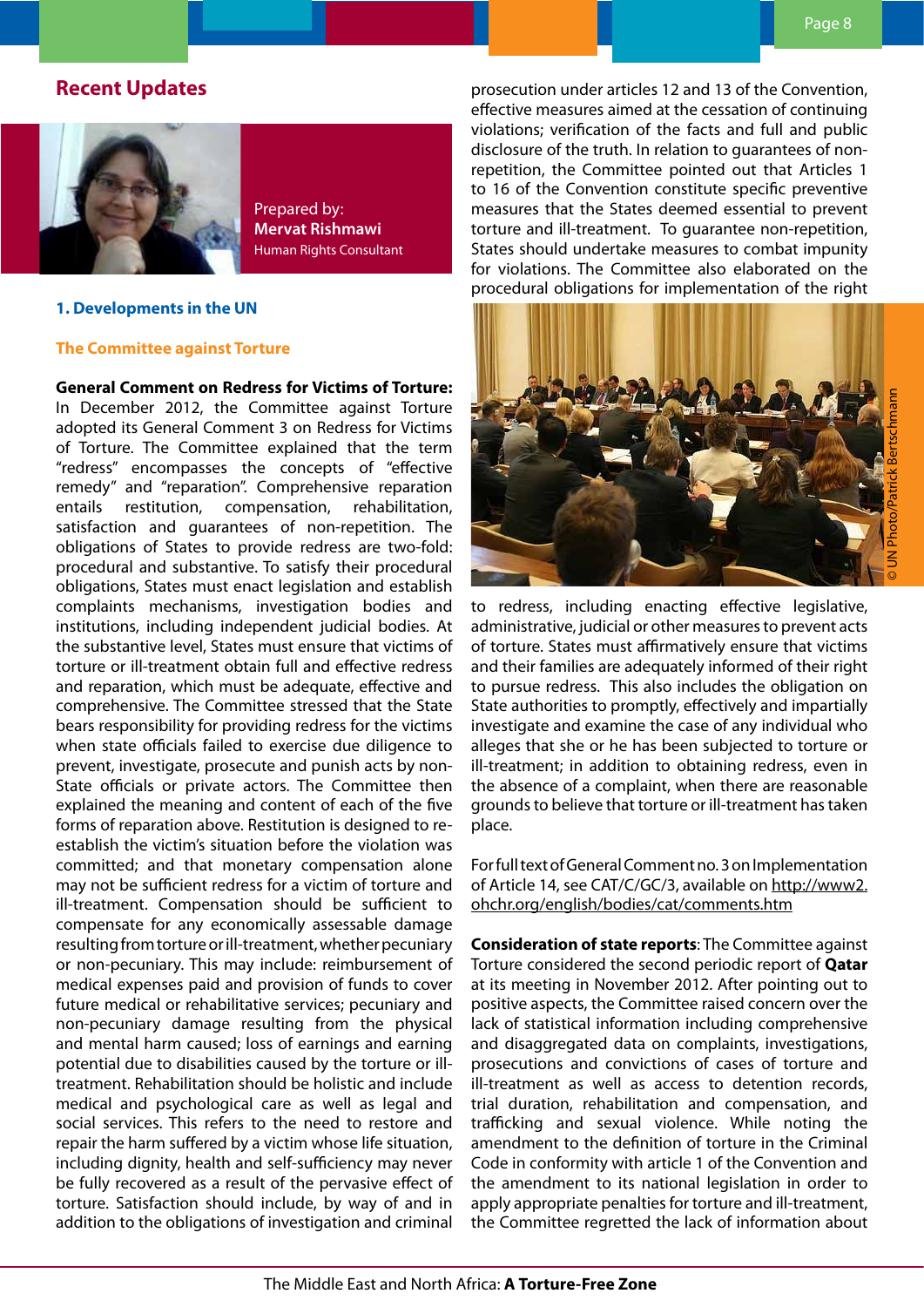cases in which those legal provisions were applied by domestic courts and the punishments imposed for such acts. The Committee was also concerned that provisions on legal safeguards to detainees are not always respected in practice, in particular, for non-citizens. In this connection, it was deeply concerned about reports of widespread torture or ill-treatment and abuse of migrant workers, in particular under the sponsorship system (kafeel). Of further concern were reports on persons detained without charge or trial where persons detained under the provisions of Protection of Society Law (Law no. 17 of 2002), Law on Combating Terrorism (Law no. 3 of 2004), and Law on the State Security Agency (Law no. 5 of 2003) may be held for a lengthy period of time without charge and fundamental safeguards, including access to a lawyer, an independent doctor, the right to notify a family member and to challenge the legality of their detention before a judge. The Committee remained concerned that flogging and stoning continue to be punishments under the Criminal Code. Further concern was also expressed at the lack of systematic and effective monitoring of all places of deprivation of liberty by national and international monitors. The Committee asked Qatar to consider ratifying the Optional Protocol to the Convention as soon as possible. The Committee was also concerned at the lack of information on measures taken to prevent harassment of human rights defenders and journalists, and to prosecute and punish perpetrators. It also expressed concern over the persistence of violence against women, including domestic violence and sexual violence against domestic workers

For further information see Qatar Second Periodic Report (CAT/C/QAT/2), and the Committee's Concluding Observations (CAT/C/QAT/CO/2), please see http:// www2.ohchr.org/english/bodies/cat/cats49.htm

In its next session in May 2013, the Committee will consider the initial report of **Mauritania**, which was due in 2005. It should be noted that the Committee normally does not adopt List of Issues for initial reports. The State report (CAT/C/MRT/1) is available on http://www2.ohchr. org/english/bodies/cat/cats50.htm

#### **Human Rights Committee**

**General Discussion Day on Article 9**: In it session in October 2012, the UN Human Rights Committee held a General Discussion on article 9 of the International Covenant on Civil and Political Rights which enshrines some of the most important safeguards for all persons arrested or detained. This is to start the Committee's process of developing a General Comment on article 9, expanding upon its General Comment No. 8, from 1982, in light of later experience obtained in the review of State reports and communications and in the adoption of General Comments on related issues. The APT submitted provided preliminary comments making reference

recent international and regional jurisprudence and legal texts to provide complementary authorities for the Committee's consideration. The draft General Comment will be available in advance of the Committee's next session in March 2013.

For further information see http://www2.ohchr.org/ english/bodies/hrc/hrcs106.htm and http://www.apt. ch/en/news\_on\_prevention/general-discussion-on-theright-to-liberty-and-security/

**Consideration of the report of Sudan:** The fourth periodic report of Sudan (CCPR/C/SDN/4) will be considered by the Human Rights Committee in its 111<sup>th</sup> Session in July 2014.

#### **UN Special Rapporteur on Torture**

**Report to the Human Rights Council – abuse in health care and torture**: in his latest report, the Special Rapporteur explains that that the report "focuses on certain forms of abuses in health-care settings that may cross a threshold of mistreatment that is tantamount to torture or cruel, inhuman or degrading treatment or punishment. It identifies the policies that promote these practices and existing protection gaps." In the report, the Rapporteur elaborates on the evolving interpretation of the definition of torture and ill-treatment. The Rapporteur then discusses emerging recognition of different forms of abuses in health-care settings including in relation to compulsory detention for medical conditions; reproductive rights violations; denial of pain treatment; persons with psychosocial disabilities; and marginalized groups.



For further information, see Report of the Special Rapporteur on torture and other cruel, inhuman or degrading treatment or punishment (A/HRC/22/53), available on http://www.ohchr.org/EN/HRBodies/HRC/ RegularSessions/Session22/Pages/ListReports.aspx

**Report to the General Assembly - Death penalty and torture**: In this report the Special Rapporteur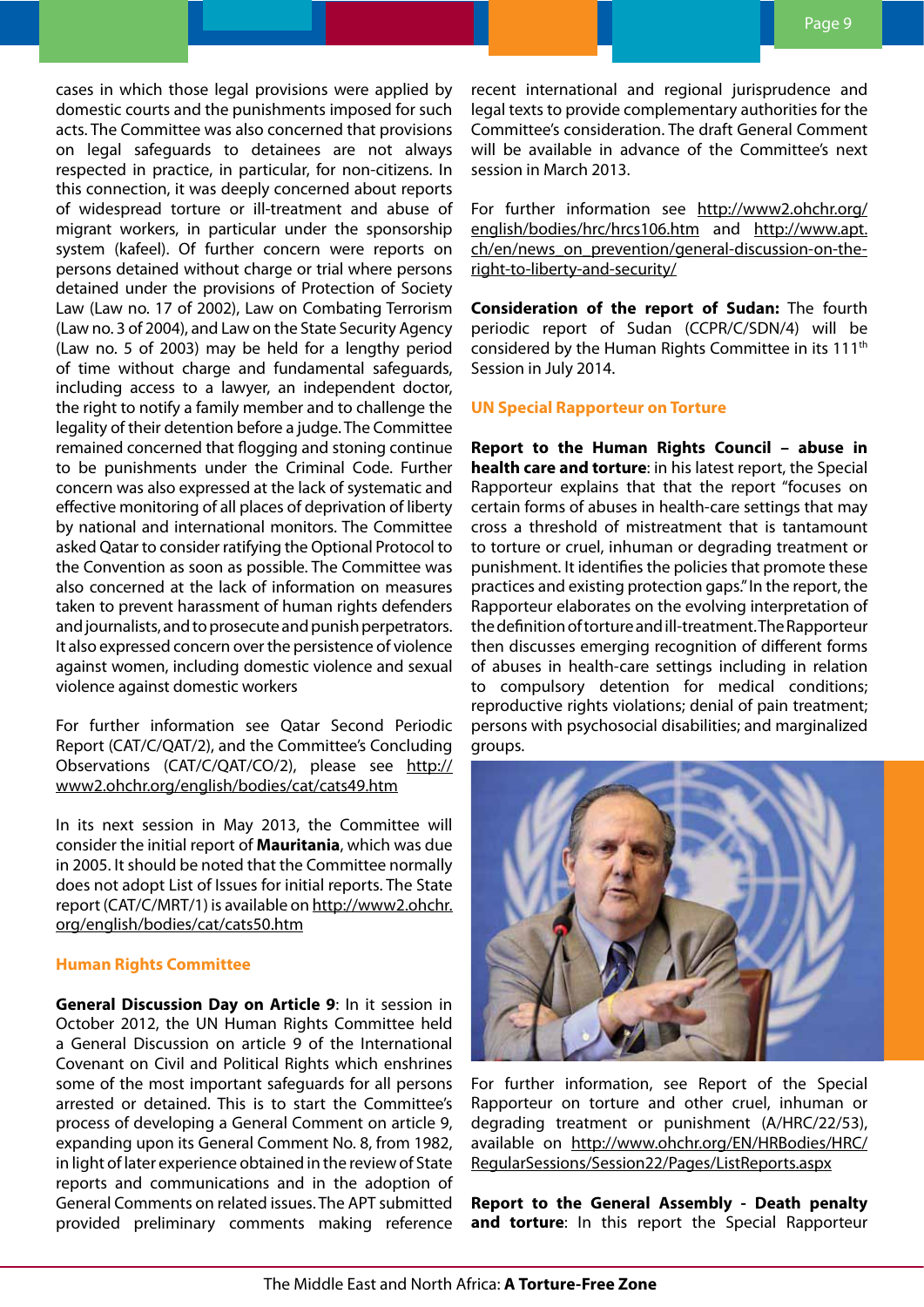draws attention to the link between the death penalty and the prohibition of torture and cruel, inhuman and degrading treatment. He recalls that actual practices of the death penalty must comply with the absolute prohibition of torture and cruel, inhuman and degrading treatment and explores whether States can guarantee that the method of execution or the conditions of persons sentenced to death do not inflict illegitimately severe pain and suffering. In this regard, the Special Rapporteur looks into the legal framework, methods of execution, and the death row phenomenon. The Special Rapporteur also examines new developments and State practice and explores if there is an evolving standard to consider the death penalty as running afoul of the prohibition of torture and cruel, inhuman and degrading treatment or punishment. In this regard the Special Rapporteur examines the evolving standards and possible emergence of a customary norm in this regard.

For further information and full text of the report, see Interim report of the Special Rapporteur on torture and other cruel, inhuman or degrading treatment or punishment (A/67/279), available on http://www. ohchr.org/EN/Issues/Torture/SRTorture/Pages/ SRTortureIndex.aspx

#### **UN General Assembly**

**Principles and Guidelines on Access to Legal Aid**: in December 2012, UN General Assembly has adopted Principles and Guidelines on Access to Legal Aid in Criminal Justice Systems. This is world's first international instrument dedicated to the provision of legal aid. These Guidelines provide that States should provide prompt access to legal aid, and that detained persons should enjoy unhindered confidential access to their lawyer at



For background information on the development of these Principles and Guidelines see a previous article on this in Issue 1 of this electronic Bulletin, available on http://www.apt.ch/en/resources/mena-e-bulletin/

For further information on the final Principles and Guidelines, see http://www.apt.ch/en/news\_on\_ prevention/new-un-standards-and-guidelines-onaccess-to-legal-aid/#.ULdqEK78Jek

**Resolution on Torture:** The UN General Assembly adopted its latest annual resolution on torture on 20 December 2012. The resolution was adopted by consensus by all member States of the UN, reflecting a universal agreement on its content. The GA resolution reflects the latest agreed standards on torture prohibition and prevention.

For further information about the resolution and how to use it in your daily work on the fight against torture and ill-treatment, see the **Questions and Answers** section of this issue of the Bulletin.

**Resolution on Female Genital Mutilation**: For the first time the Third Committee of the UN General Assembly urges States to end the practice of female circumcision and other genital mutilation procedures, calling on all Member States to prohibit the practice and end impunity for those who carry out such violations. For further information see http://www.apt.ch/en/news\_ on\_prevention/draft-resolution-against-cruelty-offemale-genital-mutilation/#.ULdqYq78Jek

#### **The UN Committee on Migrant Workers**

The Committee on Migrant Workers is in the process of preparing a general comment on the rights of migrants in an irregular situation and of their family members. The Committee held a General Discussion Day in its 17th session in preparation for its draft general comment. The draft General Comment is available on

#### http://www2.ohchr.org/english/bodies/cmw/GC2.htm

The APT has submitted observations to the Committee to address the particular vulnerability of migrants in detention, highlighting the important role safeguards plays in preventing abuses in detention and to encourage independent monitoring of places of detention where migrants may be held.

For further details of the APT observations, see

http://www.apt.ch/content/files\_res/apt-commenton-draft-cmw-general-comment-number-2\_irregularmigrants.pdf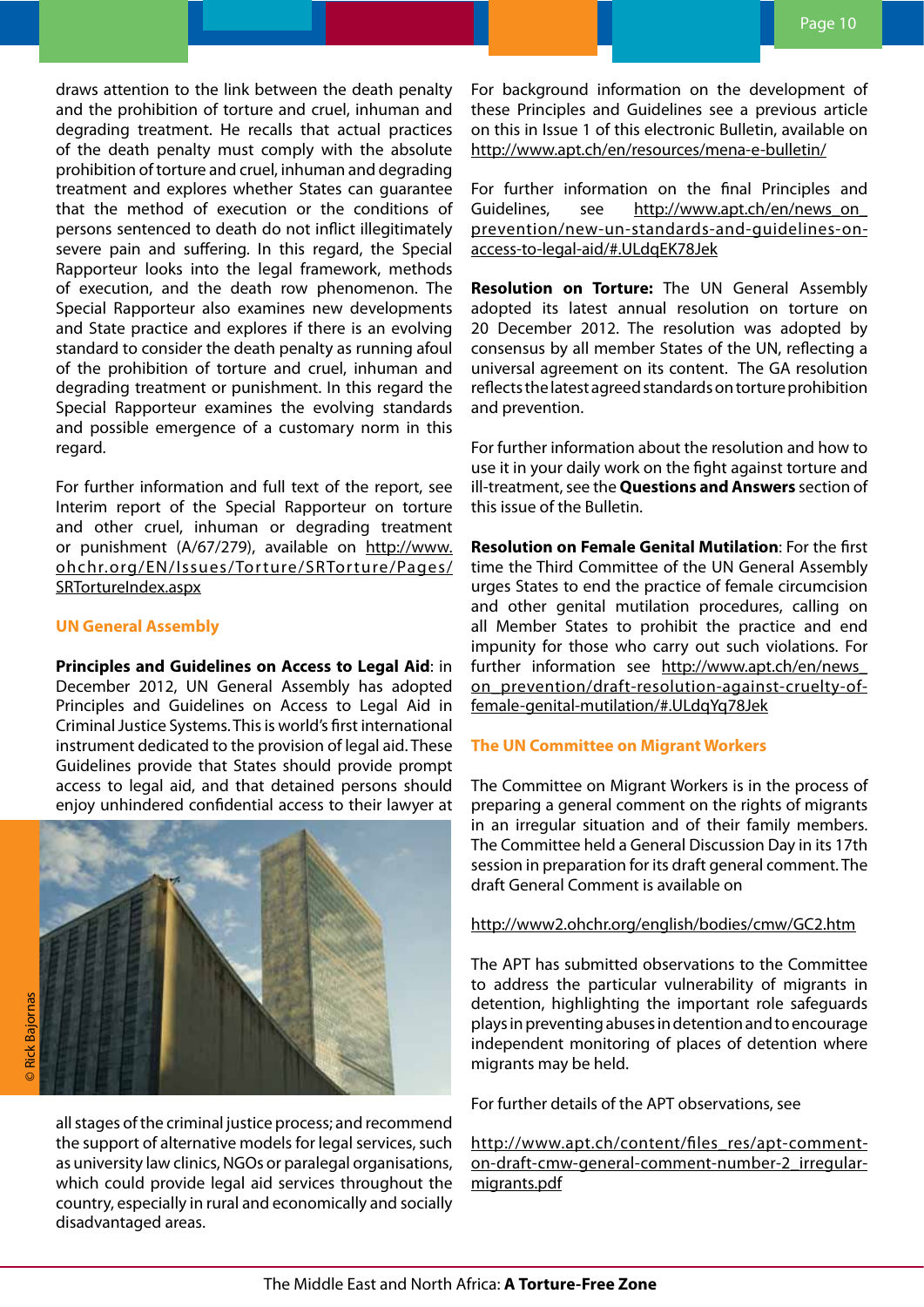#### **The Human Rights Council**

**Universal Periodic Review**: the Human Rights Council conducted the Universal Periodic Review of the **United Arab Emirates** in its January 2013. The Outcome document of the Review, and the draft report of the Working Group was not available by end of January 2013, the time of writing of this issue.

For the State report, compilation of UN information, and summary of stakeholders' information, see http://www. ohchr.org/EN/HRBodies/UPR/Pages/AESession15.aspx



**Israel** was also supposed to be subject to Universal Periodic Review in the same session. However, the delegation of Israel did not attend. This made the review not possible, and a decision was made to adjourn this to next session, following great criticism of Israel and anger by member states. This is the first time ever that any state does not cooperate with the Universal Periodic Review of the Human Rights Council in this manner.

**Djibouti** is scheduled to be subject to the Universal Periodic Review in next session on 25 April 2013.

#### **2. The Arab Human Rights Committee**

The Arab Human Rights Committee, which oversees the implementation of the Arab Charter on Human Rights is a treaty body of the League of Arab States. The Committee considered its first ever report (initial report of Jordan) in April 2012. This was followed by the report of Algeria. As of the end of January 2013, the reports of Bahrain and Qatar have also been received and are pending consideration. However, the Concluding Observations of the Committee of its consideration of the Report of Algeria have not been made available until end of January 2013.

In its comments and concluding observations to Jordan, the Committee raised concern over the amendment of the penal code highlighting that the punishment for the crime of torture still does not reflect the seriousness of the crime. The Committee was also concerned over lack of information on how this is implemented in practice and whether people are being held to account for the crime of torture. The Committee also noted the absence of clear provision on compensation for torture or arbitrary detention; and inadequate guarantees for persons held in pre-trial detention. The Committee was particularly critical of the wide authority provided by law and the practice pertaining to the use of administrative detention; and that the way it is used against large number of people, affecting mostly the poor, is in clear threat to presumption of innocence.

It should be noted that the Committee referred to international standards in some of its observations. Also many of the concerns of the Committee echo many, but not all, of those raised by UN treaty bodies and special procedures.



For further information on this, the State report, and the Concluding Recommendations of the Committee, see http://www.lasportal.org/

#### **3. APT's Global Forum on the OPCAT Report**

The final report of the APT's Global Forum on the OPCAT 'Preventing Torture, Upholding Dignity: From Pledges to Actions', which took place in November 2011 in Geneva, is now available in Arabic on the APT's website:

http://www.apt.ch/en/resources/apt-global-forum-onthe-opcat-outcome-report/?cat=25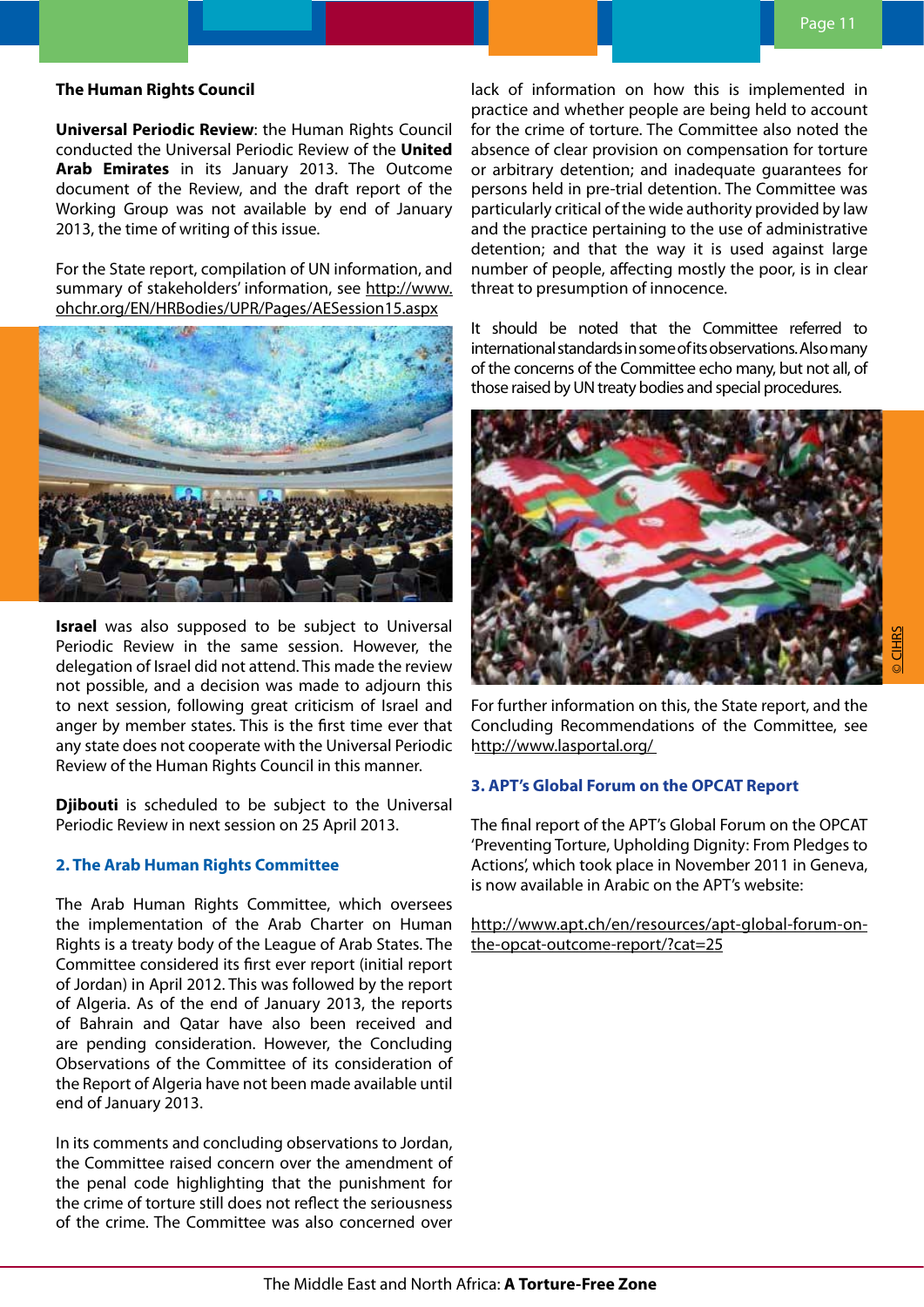### **From the Field**

**Detention monitoring as key part of the work of National Human Rights Institutions**

**Esther Schaufelberger** MENA Programme Officer APT

Detention monitoring is a key part of work of National Human Rights Institutions (NRHI), yet has only recently been legally supported in many States of the MENA region. Discussing the topic at a January meeting of NHRIs in Doha, Qatar, allowed the APT to share experiences and look into opportunities to strengthen torture prevention in the region. Participants also dealt with other key areas of their mandates, such as commenting on legislations, receiving complaints and providing education on human rights.

The APT was invited to speak on the role of NHRIs in detention monitoring and as National Preventive Mechanisms under the UN torture prevention treaty (OPCAT). The APT observes a positive recent tendency of States from the Middle East and North Africa region to grant increased powers to NHRIs in regard to visiting places of detention.

Founding legislations of some of the new NHRIs are granting explicit powers to conduct visits, including unannounced visits, from the outset. Further, several NHRIs from the region have seen their mandates and powers in regard to detention monitoring strengthened over the last years. This includes, but not limited to the following:

- With the revision of its founding legislation in 2010, the National Human Rights Commission of **Mauritania** was mandated to conduct unannounced visits to all the prisons and police detention centers to ensure respect for human rights.
- The 2011 legislation that developed the former **Moroccan** Consultative Council for Human Rights into the Moroccan National Council for Human Rights does now specify that the institution has the mandate to visit prisons and other places of detention to supervise the treatment of persons deprived of liberty.
- The 2008 law gives for example **Iraq'**s High

Commission for Human Rights an expansive mandate to "conduct visits to prisons, social rehabilitation centers, detention centers and all other places without the need for the prior authorization of the said bodies". The Commission must further "…meet with those convicted and those detained, document cases of human rights violations and inform the relevant authorities to take the proper legal action."

- - Other institutions, such as the **Palestinian** Independent Commission for Human Rights and the **Jordanian** National Centre for Human Rights have been implementing detention monitoring programs for several years.
- Based on their exposure of the reality of detention, NHRIs take a keen interest in the UN torture prevention treaty, the OPCAT. Many of the NHRIs are regularly recommending their authorities to ratify the OPCAT. The meeting in Doha, which took place 14-15 January 2013, was an opportunity for the representatives of Arab institutions to discuss the opportunities and challenges related to OPCAT ratification and implementation in the region.

**Practitioners on torture litigation from Middle East-North Africa exchange experiences at meeting organised by REDRESS and Mizan Law** 

**Jo-Anne Prud'homme**

Legal Programme Officer REDRESS



The pervasive use of torture as a manifestation of state repression was one of the triggers for the uprisings in the Middle East-North Africa (MENA) region. Two years on, torture remains an ongoing concern, being committed in the course of conflict and transition, and used by old and new authorities as a means to suppress dissent and revenge. At the same time, protest movements have encouraged growing demands for institutional and legal reforms, creating unique opportunities to strengthen the prohibition and prevention of torture as well as justice for its victims in the region.

In the midst of a period of crucial changes but also entrenched repression across the region, REDRESS, an international NGO seeking justice and reparation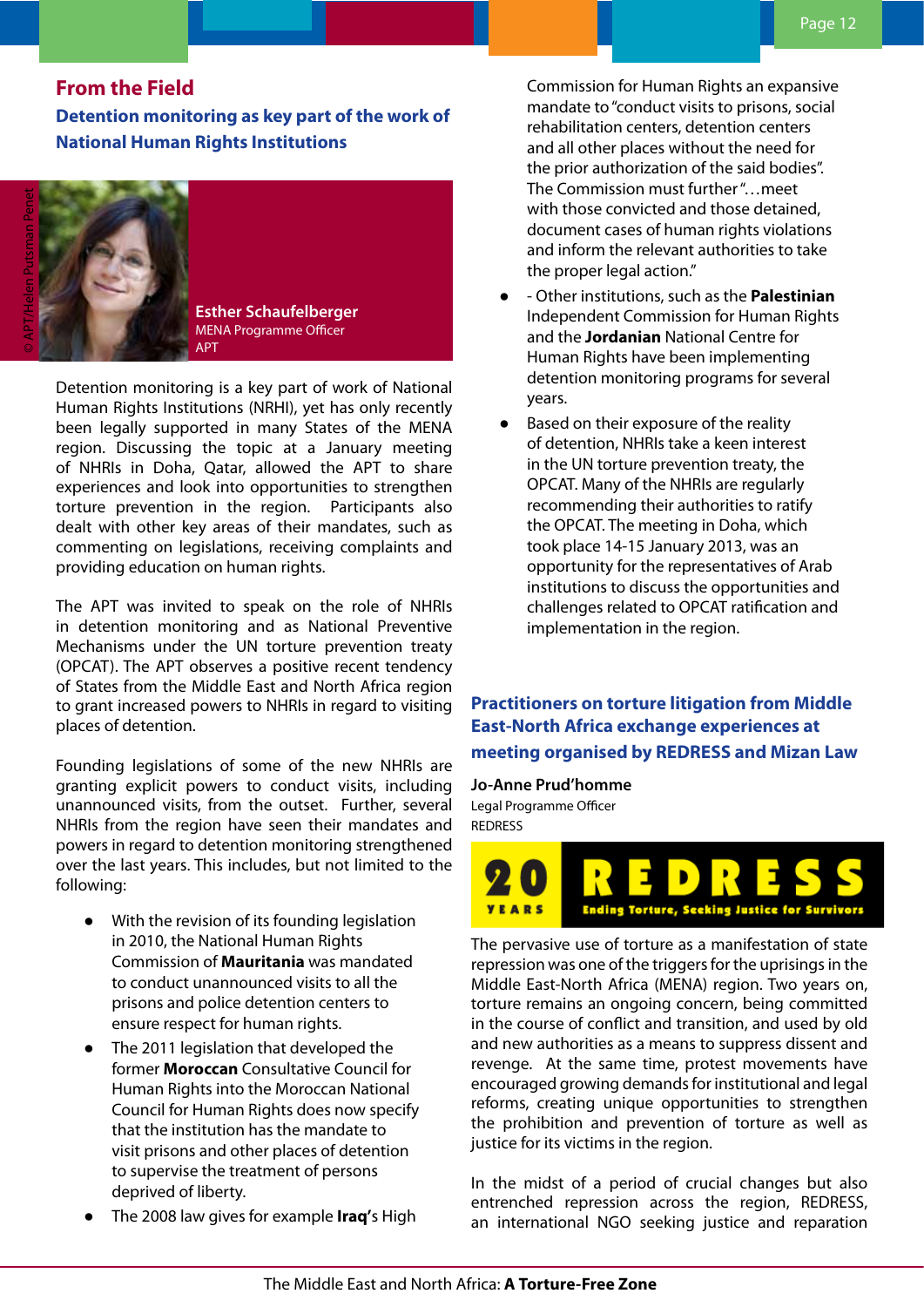for torture survivors, and Mizan Law Group for Human Rights, a Jordanian NGO, recently brought together twenty lawyers and human rights defenders with first-hand experience in litigating torture cases and/ or advocacy against torture. The participants from Morocco, Algeria, Tunisia, Libya, Egypt, Palestine, Jordan, Lebanon, Syria, Iraq, Bahrain and Yemen met in Amman, Jordan, from 14-16 January 2013.

The meeting provided a unique opportunity for participants to share experiences at a key moment when many practitioners on torture litigation are looking for good practices and comparative experiences which can help to better address the legacy of torture in many countries in the region, as well as the challenges posed by repressive and volatile political environments. Participants highlighted that torture and other human rights violations are still widespread across the region, facilitated and perpetuated by a weak rule of law and an entrenched culture of recourse to violence and impunity. Challenges abound, ranging from inadequate laws, particularly lack of anti-torture legislation, including inadequate safeguards and remedies for victims; unaccountable security services and law enforcement personnel subject to special laws and tribunals; and limited access to protection and justice, particularly for members of marginalised and repressed groups or communities. The difficulty of documenting torture, particularly by means of forensic evidence, and the limited availability of regional and international remedies where national avenues fail are further challenges for human rights lawyers and civil society organisations who frequently face threats, harassment and repression when taking up the issue of torture and justice for survivors. Participants identified a number of steps to be taken individually and collectively to address these challenges.

This was the fifth such meeting that REDRESS has organised, following similar meetings in the Americas, Africa, Asia and Europe which form part of REDRESS's "Reparation for Torture: Global Sharing of Expertise" project, supported by the European Commission. The contributions made during the meetings will be reflected in regional and global reports on the law and practice on the prohibition of torture that will be published in English and Arabic in the coming months. $3$  A more detailed analysis of the outcomes of the MENA meeting will be included in the next issue of this bulletin.

For further information please contact Jo-Anne Prud'homme, Legal Programme Officer, REDRESS, at joanne@redress.org And Jihan Mirza, Development Officer, at mizan\_live@ umniahlive.net

<sup>3</sup>The reports will be available on the REDRESS website at www. redress.org.

# **National Conference for supporting ailing Detainees in the Israeli occupation jails**

**Calls the international community to accelerate the formation of an international committee to highlight the plight of ailing prisoners' conditions in Israeli jails**

#### **Helmi Al Araj**

Executive Director The Center for Defense of Liberties and Civil Rights "Hurryyat"

And

#### **Suzan Boulos Zarour**

Programs Manager

مركز الدفاع عن الحريات والحقوق المدنية Center for Defense of Liberties & Civil Rights "Hurryyat"

Hurryyat colup

In an attempt to support ailing prisoners in Israeli jails, the Center for Defense of Liberties and Civil Rights "Hurryyat"; in cooperation with the Ministry of Detainees and Ex Detainees Affairs and the Palestinian Prisoners Society; a national conference was organized on the 17 December 2012 under the auspices and participation of the Palestinian Prime Minister Dr. Salam Fayyad.

The deteriorating health conditions of detainees require an urgent international intervention to save the lives of prisoners and offer them the necessary medical treatment. Accordingly, all speakers and participants shared the same recommendations in calling on the international community to take concrete actions to support ailing prisoners. It was recommended that a letter should be directed to the United Nations, submitted by the State of Palestine, holding the Israeli government responsible for the lives of ailing prisoners and the consequences of the current hunger strike of prisoners.

Dr. Fayyad praised the cooperation between the Palestinian officials and civil society, which can develop to obtain the support of Arab countries as well as the international community to this humanitarian issue, and highlighted the need to continue to bring the issue to the attention of the international community.

The WHO representative highlighted in the conference areas in which the Palestinian prisoners struggle can focus on to improve their conditions, including but not limited to the following:

Having the right to conditions of detention that are consistent with human dignity.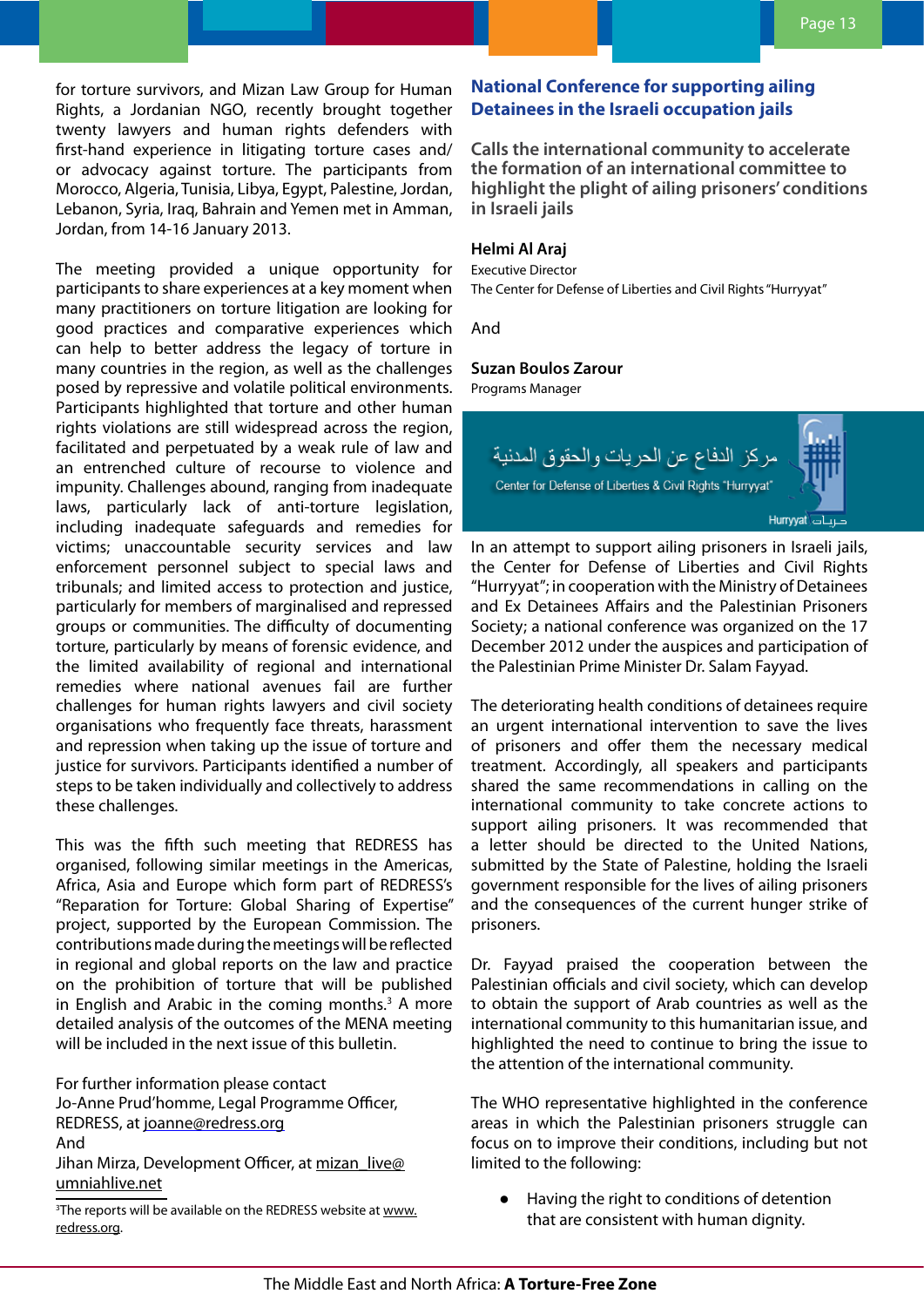- The right to enjoy health, both physical and mental, and to have the same standard of health that is provided to the wider community.
- The right to be treated as patients and not as prisoners by the prison health care staff.
- Health care staff must have the same professional independence as their professional colleagues who work in the community; ideally health staff should be employees of the Ministry of Health and not prison services.
- Prisoners who need medical treatment have the right to confidentiality, privacy, access to information about their condition and recommended tests and procedures. No treatment may be administered without the willing consent of the prisoner.
- Cleanliness, healthy food, contact with families, opportunities to gain basic life skills, respect of religion, are all basic rights of people in prison. Poor conditions of detention may exacerbate health decline, disease transmission, mental illness or death.

The Conference highlighted that Palestinian prisoners should not have to undertake hunger strikes to gain attention to their conditions of imprisonment.

The number of Palestinian sick prisoners in Israeli detention centres is increasing rapidly: today there are more than 700 sick prisoners out of 4,600 male and female prisoners in the occupation prisons. It should be noted that the number of sick prisoners was 800 prisoners according to The Center for Defense of Liberties and Civil Rights "Hurryyat" before the prisoners exchange deal that took place on 18 October 2011, where 1027 prisoners were released. The reason for this notable increase is the policy of medical negligence towards the prisoners and the open hunger strikes by groups of prisoners in addition to the individual prisoners' hunger strikes that have started since 18 September 2011. The number of difficult medical cases is over 50 cases, including sick prisoners who suffer permanent or partial paralysis. Other prisoners suffer from cancer, heart problems, and kidney failure. 15 prisoners suffer from various psychological problems are kept in solitary confinement cells to the point that some of them do not even recognize their families anymore or cannot take care of themselves. All of these prisoners did send urgent appeals to the international community and human rights organizations and to the Pope and the UN Secretary General urging them to intervene immediately in order to save their lives which are in real danger.

The Israeli human rights organization, Physicians for

Human Rights, receive 400 complaints annually from Palestinian prisoners and their families about prison conditions.

Based on the documentation of the Center for Defense of Liberties and Civil Rights "Hurryyat", the policy of medical negligence and oppression has led to the death of 85 prisoners inside the occupation prisons since 1967. Dozens of prisoners died shortly after they were released due to sustaining health problems that they suffered while in prison. The latest case was of prisoner Zuheir Rashid Labbadeh who was under administrative detention without charge or trial for more than 5 months. He was suffering from kidney failure. While in the prison hospital, he used to undergo dialysis with his hands and legs cuffed. While he was staying at Ramleh Prison hospital clinic, his health condition deteriorated very critically and was about to die there, but the prison authorities released him while he was in a comma on 24 May 2012 in order to evade any responsibility. Then, he was transferred to the National Hospital in Nablus where it was found that he also suffered from Cirrhosis and serious lung infection and that he was not offered the appropriate treatment while in prison. Zuheir died on 31, May 2012, less than a week after his release.

For further information on the plight of ailing Palestinians held in Israeli detention centres, please view the following short film: http://www.youtube.com/ watch?v=Q4A1Lpxxs4k

# **Tunisian lawyers – the spearhead of judicial reform**

#### **Hélène Legeay**

Middle East and North Africa programme manager Action by Christians for the Abolition of Torture

Since 14 January 2011, the fight against impunity for crimes perpetrated by the former regime has been at the heart of political and public debate. Yet, more than two years after the overthrow of that regime, the results of efforts by successive governments to deliver justice are very mixed.



In July 2011, the Minister of Defence introduced two legislative decrees to amend the code of military justice in order to ensure that it offers the same rights and guarantees as the civil law system. Under the amendments, a military appeals court was created, civilian judiciary representation on military tribunals was reinforced, and the victims were allowed to initiate civil action proceedings. Nonetheless, the jurisdiction of the military justice system remains too wide. The military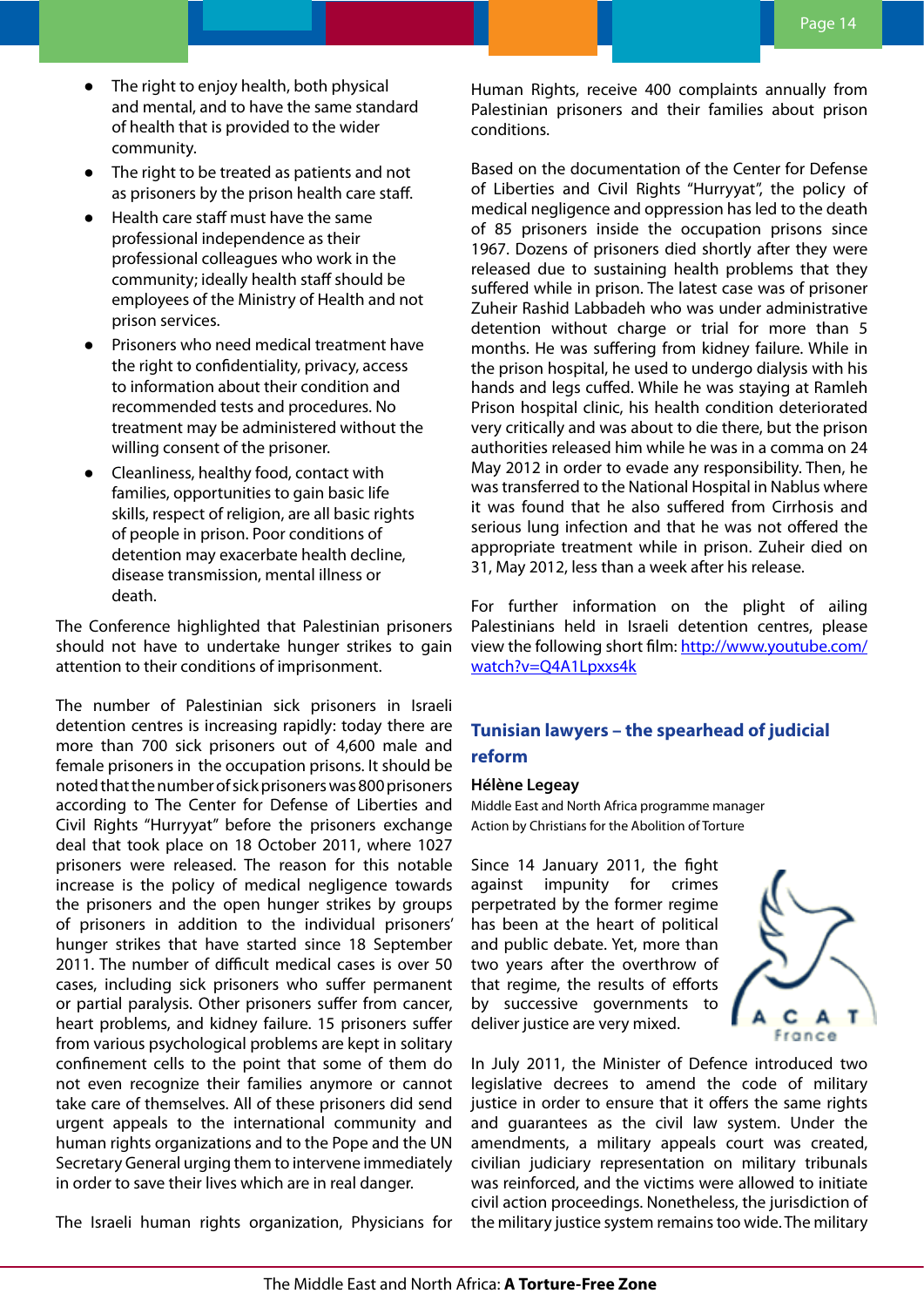justice system is required to be knowledgeable about all crimes and offences involving military personnel – both as victims and perpetrators. Even more problematic, according to a 1982 law regulating the status of the internal security forces, police officers accused of having committed the crime of torture – among other crimes and offences – as part of the repression of demonstrations or against persons suspected of threatening State security must be tried by a military court.

It appears from the results of the first torture case tried under the military justice system that the latter is far from giving satisfaction. This case involved crimes of torture committed in 1991 by the police and military against army personnel. But the crime of torture was not covered by the provisions of the penal code in force in 1991. The victims therefore filed complaints for assault and battery but the military judge only retained the more general offence of aggression. The accused were therefore sentenced to derisory 3 to 4 year prison terms. According to the victims' lawyers, the investigation and trial were marred by irregularities, notably by the refusal of the judges to conduct hearings of and prosecute certain Ministry of Interior and Ministry of Defence agents allegedly involved in the crimes.

The civil law system has similar inadequacies due largely to the lack of independence of the civilian judiciary, as well as its lack of past experience in dealing with crimes involving State employees. It also suffers from lack of cooperation from the criminal police, which has already hampered investigations and refused to arrest police officers suspected of being involved in acts of violence.

To overcome the many pitfalls of a Tunisian justice system in transition, ACAT-France and the Swiss organization TRIAL have developed an assistance programme for lawyers of torture victims. In November 2012, the two associations organized a first training workshop on the documentation of torture cases and on procedures of referral to international complaints mechanisms. Following the workshop, they entrusted the files of torture victims to participating lawyers to whom they provide financial as well as technical support, through monitoring, legal and factual advice on how to compile and consolidate torture files, as well as through political advocacy with the Tunisian authorities to remove the obstacles faced by Tunisian lawyers in following up victims' complaints.

The objective of this programme is to consolidate the investigative and operational capacities of these lawyers. This will gradually strengthen the position of the victims and their legal counsel in a judicial process in which they are currently confined to an overly passive role by an allpowerful judiciary.

# **Questions and Answers**



**Marcellene Hearn** Legal Advisor APT

**Did you know that the UN General Assembly adopts a resolution condemning torture and calling on States to take action every year?** 

**Have you ever thought of using the resolution in your advocacy work? If you have not, you are not alone.**

Each year the annual resolution on torture and other illtreatment is adopted by consensus, or without a vote, which means that diplomats spend hours debating the text before it goes to the floor of the General Assembly. Everyone works very hard on the resolution and then . . . not much happens.

In part, this is because outside of the narrow circle of organizations like APT who follow the UN in New York or Geneva very few people have heard of the resolution. I decided to write about the resolution to encourage torture prevention actors to use the UN torture resolution as another tool in their advocacy work. If you try it, APT would like to hear how it went.

#### **The Torture Resolution: What is it and how to use it?**

The latest resolution, A/RES/67/161, was adopted on 20 December 2012.

**Is it binding?** The resolution is not legally binding like a treaty. However, you can legitimately say that the resolution reflects the consensus of all 193 members of the UN General Assembly on the aspects of the fight against torture that are covered in the resolution. Further, there were over 75 co-sponsors this year, so if you are working in one of those countries it could add extra punch to your arguments that the country cosponsored the resolution. (There were no co-sponsors from the Arab League in 2012 so advocates in the MENA region may also want to encourage their governments to participate in the resolution by co-sponsoring).

**What is in it?** The resolution repeats many of the obligations concerning torture and other ill-treatment that appear in the core human rights treaties like the UN Convention Against Torture or in customary international law. It also provides more detail than the treaties on some topics. International law is not static and there have been